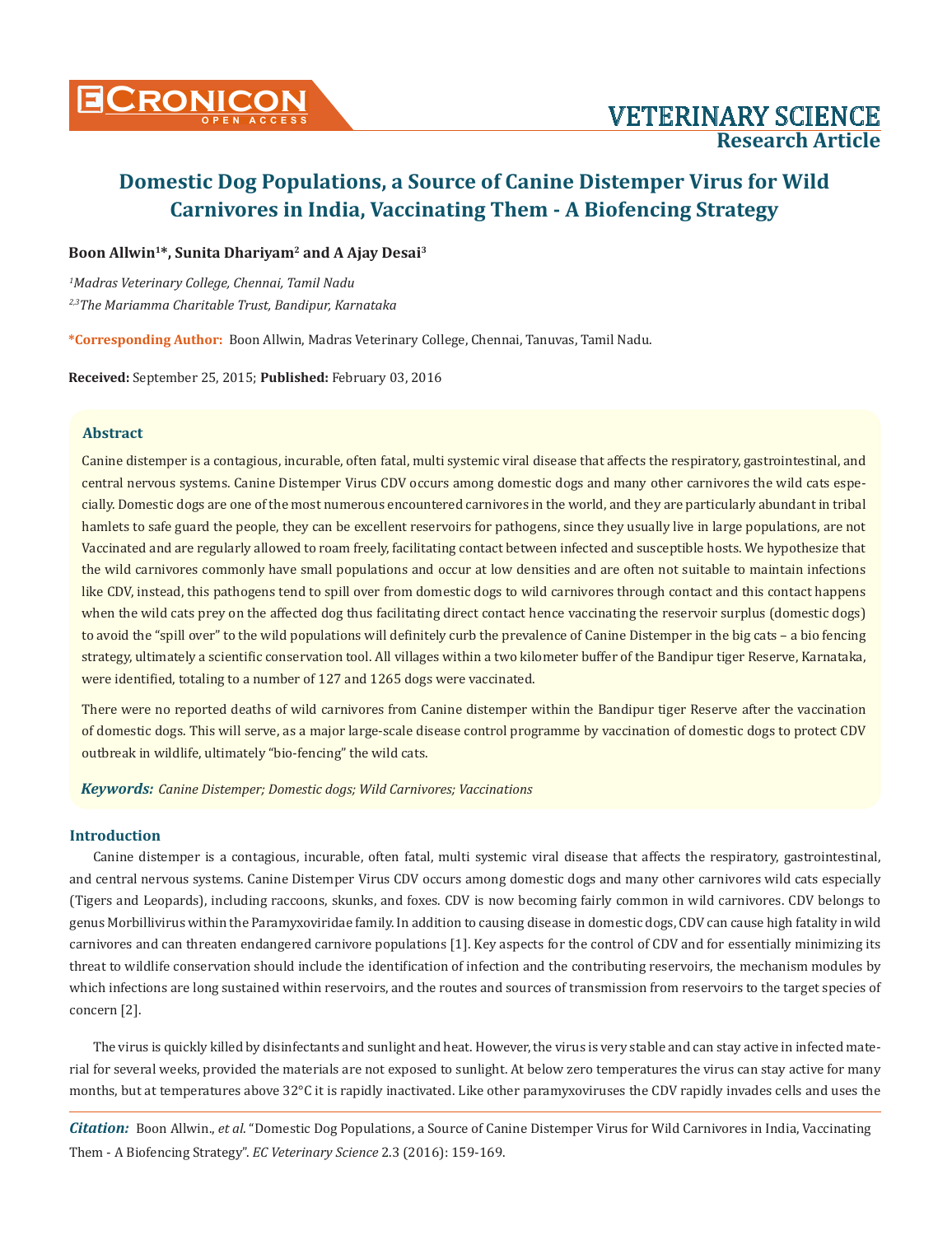cell's reproductive mechanism to reproduce itself. Inside the cell the virus is protected and it is very difficult for the immune system to get at it to destroy it. Many thousands of new virus particles are released when the cell dies. There is an involvement of living host system that is necessary for replication, so replication outside the host is impossible.

Domestic dogs and many other carnivores, including the big cats, wild dogs, jackals and foxes are affected by CDV. The infection is more severe in puppies. Infected dogs shed the virus through body secretions and excretions, especially respiratory secretions. The main mode of transmission is airborne. Normal animals get the infection by breathing the viral particles. Dogs in recovery may continue to shed the virus for several weeks after symptoms disappear and act as source for contamination. Domestic dogs are one of the most numerous carnivores in the world [3], and they are particularly abundant in urban areas of some developing regions where they can be excellent reservoirs for pathogens, since they usually live in large populations, are not Vaccinated and are regularly allowed to roam freely, facilitating contact between infected and susceptible hosts.

We hypothesize that the wild carnivores commonly have small populations and occur at low densities and are often not suitable to maintain infections like CDV, instead, this pathogens tend to spill over from domestic dogs to wild carnivores through contact and this contact happens when the wild cats prey on the affected dog thus facilitating direct contact hence vaccinating the reservoir surplus (domestic dogs) to avoid the "spill over" to the wild populations will definitely curb the prevalence of Canine Distemper in the big cats - a bio fencing strategy, ultimately a scientific conservation tool.

### **Materials and Methods**

#### **Study area**

Bandipur National Park established in 1974 as a tiger reserve under Project Tiger, is a national park located in the south Indian state of Karnataka, India and the park spans an area of 874 square kilometers from 75° 12' 17" E to 76° 51' 32" E and 11° 35' 34" N to 11° 57' 02" N (Figure 1) where the Deccan Plateau meets the Western Ghats and the altitude of the park ranges from 680 meters (2,230 ft) to 1,454 meters (4,770 ft).



*Citation:* Boon Allwin., *et al*. "Domestic Dog Populations, a Source of Canine Distemper Virus for Wild Carnivores in India, Vaccinating Them - A Biofencing Strategy". *EC Veterinary Science* 2.3 (2016): 159-169.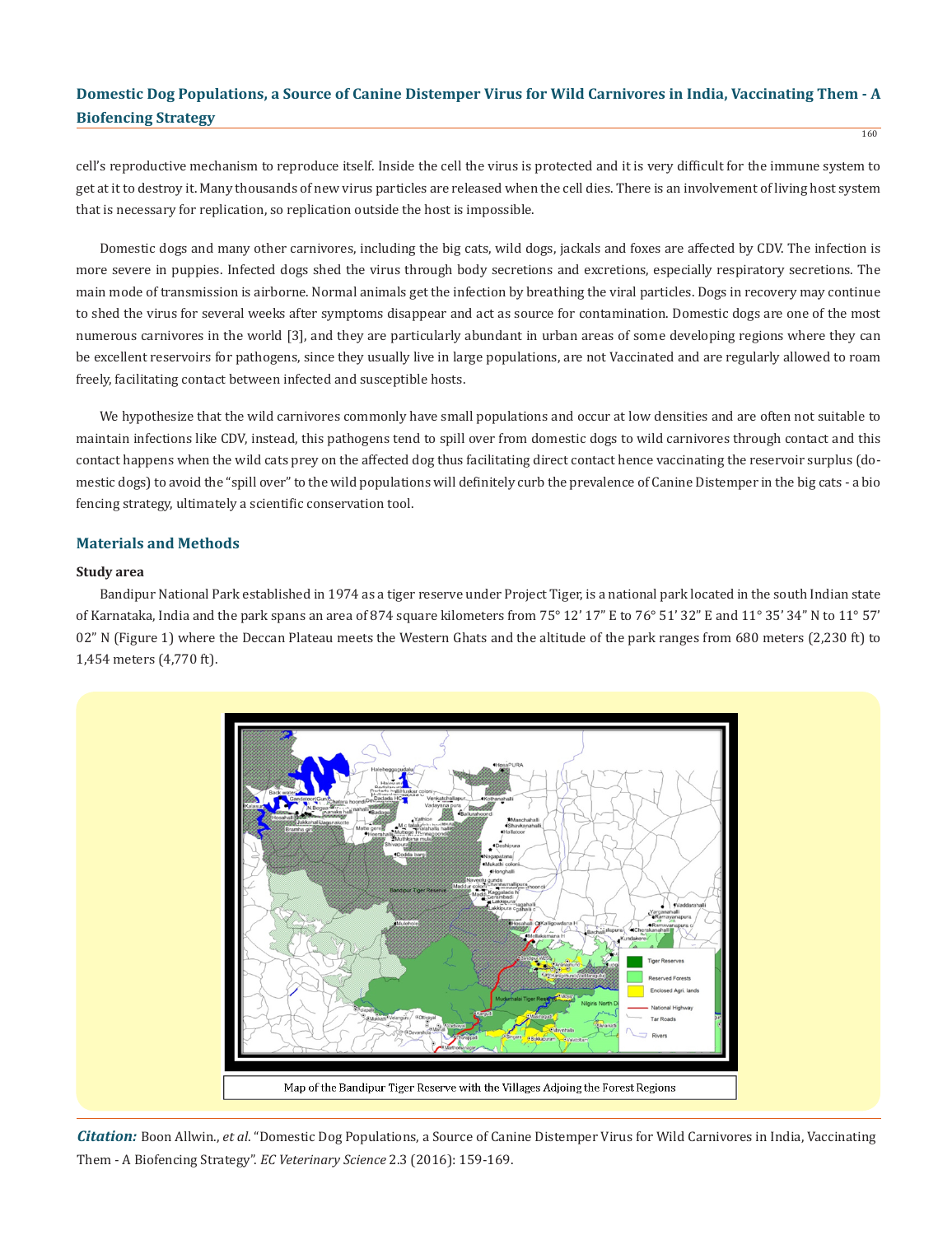All villages within a two kilometer buffer of the Reserve forest boundaries were identified, totaling to a number of 127 were covered. In each of these villages/hamlets the local people had been informed of the proposed vaccination project and were open to it.

#### **Direct count estimation method**

A proforma form was designed for the study which consisted of village name, number of dogs seen, breed, sex and age of the dogs seen. The counting and vaccinating of the dogs was carried out early in the morning between 6 AM and 10:00 AM and in the evenings 4-7 PM this time was selected because it corresponded with the period of maximum dog activity, less human activity and good visibility. Two people were selected and trained to carry out the counting of dogs. They surveyed the villages one at a time, walking up and down each of the selected village. The number of counted dogs in the selected villages in each of the identified area was used to estimate the population of dogs in that area. An estimate of the entire dog population in the entire Bandipur tiger reserve was determined based on all the counts from these areas. The same persons were used to avoid any overlapping or biased estimations of the dog count.

#### **Questionnaire and household survey estimation method**

A structured questionnaire was designed for survey of dogs and in addition, information on geographic locations was tracked using a GPS (Etrex, Garmin<sup>8</sup>) module and demographic aspects of dog ownership and attitudes of dog ownership were carried out. An adult member of every village was interviewed for about 5 mins using the structured questionnaire which covered information about the household, dog population, management of dogs and vaccination program, cases of dog bites, post exposure management.

#### **Vaccination of the dogs**

### **Cold chain**

The total numbers of vaccine doses used were 1266 of Canine Distemper (Nobivac DHPPi)<sup>R</sup>. Maintenance of cold chain is very critical in storage of vaccines as their potency, safety and efficacy are determined by the temperature gradient, a portable refrigerator that had a capacity of providing ideal storage conditions ( $2^0C$  to  $8^0C$ ) for approximated 400 doses of each vaccine. This refrigerator was always functional as it was supported by 12 V connection supplied by the vehicle battery. The remaining vaccines pertaining to that particular period of time were maintained at similar storage conditions at the base camp, maintaining the standard protocol of vaccinations and their storage.

### **Catching and Restraint of Dogs**

The dogs in the villages adjoining the tiger reserve were caught by professional dog catchers with vast experience. The dog's were caught in nets with the least stress inducing strategies and proper non- invasive, less pain inducing equipments. Once caught the dogs were restrained to present in a way that the injection sites were clearly visible in order to avoid wrongful vaccine delivery. The team comprised of 4 dog catchers, 2 surveyors and one veterinarian.

#### **Procedure**

The vaccines were administered properly by either S/C or I.M whichever was possible at the time of restraint and care was taken to minimize invasiveness and injected at the proper sites advised by BSAVA (British Small Animal Veterinary Association). No adverse reactions were observed throughout vaccination programme on the dogs after they have been vaccinated recording a zero percent mortality due to vaccine failure/idiosyncrasy. Our aim was to vaccinate 100% of the dog population, but practical feasibility provided almost a 95% cover on the previous estimated dog populations. During the course of vaccinations pregnant dogs were carefully identified and vaccinated with the least amount of invasiveness. Therefore the maternal immunity has a sturdy effect on the new born, being born resistant. Revisits to the villages that were considered critical/sensitive zone area were made in a positive attempt to get the maximum coverage.

#### **Identification**

The vaccinated dogs have either been collared or a non-irritant fabric whitener (Eco-Friendly) at the nape region that cannot be reached

*Citation:* Boon Allwin., *et al*. "Domestic Dog Populations, a Source of Canine Distemper Virus for Wild Carnivores in India, Vaccinating Them - A Biofencing Strategy". *EC Veterinary Science* 2.3 (2016): 159-169.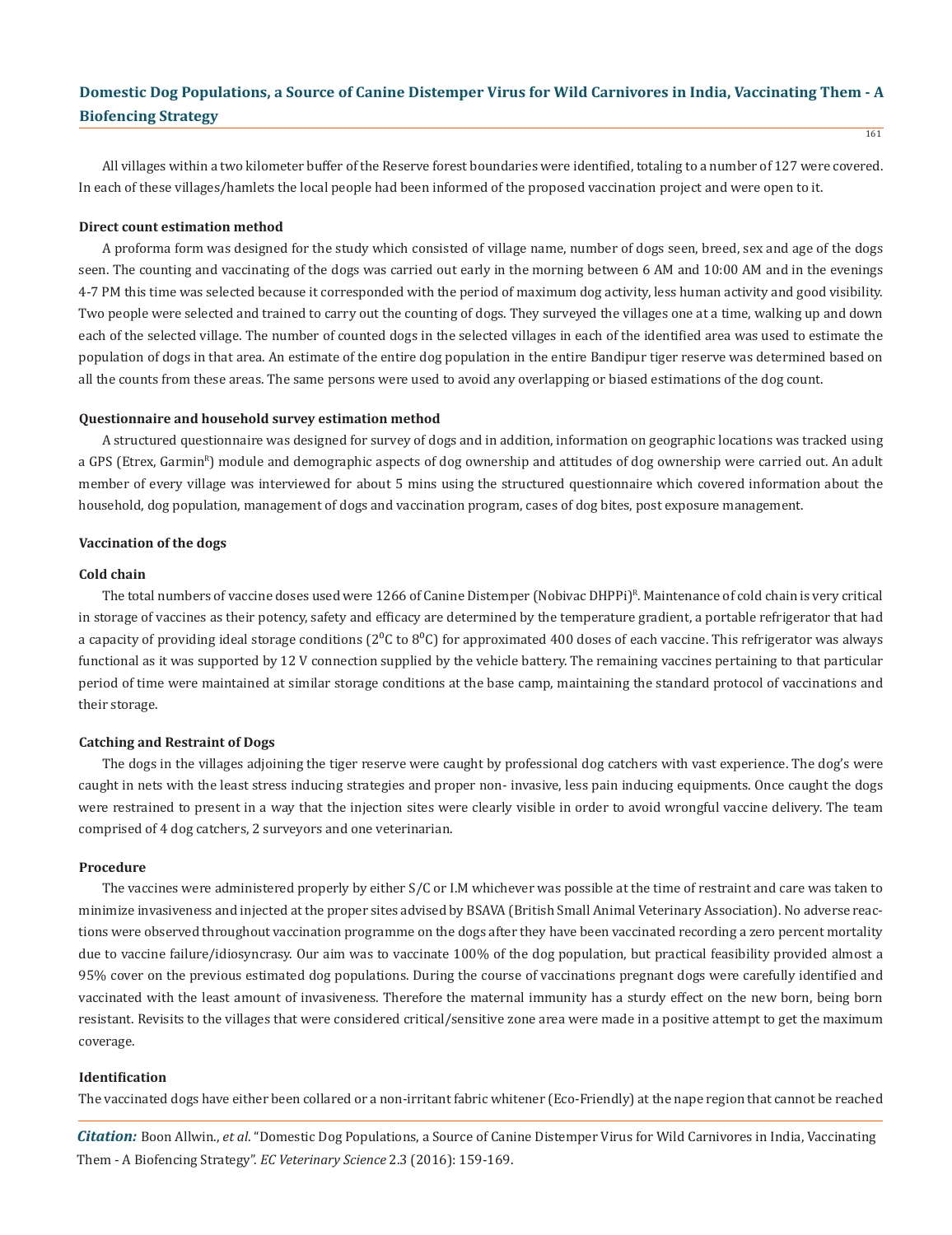by the dogs was used. Strict measures to avoid revaccinating the same dog were followed by the team and this was further cross checked by the team member who is the marker.

### **Results**

|     | <b>Taluk</b> | <b>Village Names</b> | <b>No. of Dogs</b> |          | <b>GPS Coordinates</b> |
|-----|--------------|----------------------|--------------------|----------|------------------------|
| 1.  | H.d          | Kanchanahalli        | 15                 | 11.91098 | 76.32303               |
| 2.  | H.d          | Moorbundh            | 6                  | 11.91477 | 76.30674               |
| 3.  | H.d          | Kanakahalli Thittu   | 4                  | 11.91317 | 76.29886               |
| 4.  | H.d          | Kanaka halli         | 10                 | 11.92177 | 76.29357               |
| 5.  | H.d          | Kalasur              | 8                  | 11.91584 | 76.33078               |
| 6.  | H.d          | N. Begur             | 27                 | 11.90812 | 76.29093               |
| 7.  | H.d          | Mallada Aadi         | 7                  | 11.90535 | 76.29005               |
| 8.  | H.d          | Jaganakotte          | $\mathbf{1}$       | 11.90288 | 76.28719               |
| 9.  | H.d          | Kempanapura          | $\overline{2}$     | 11.90417 | 76.28147               |
| 10. | H.d          | Jakkahalli           | 7                  | 11.90114 | 76.27655               |
| 11. | H.d          | Bramha giri          | 9                  | 11.90567 | 76.26755               |
| 12. | H.d          | Hosahalli            | 10                 | 11.90181 | 76.25542               |
| 13. | H.d          | Gandatoor (Gundre)   | 11                 | 11.92496 | 76.24093               |
| 14. | H.d          | Hullamala            | $\overline{4}$     | 11.93365 | 76.40047               |
| 15. | H.d          | Dadada halli         | 21                 | 11.93926 | 76.40333               |
| 16. | H.d          | Dadada halli colony  | 6                  | 11.92848 | 76.41014               |
| 17. | H.d          | Bedalapura           | 5                  | 11.94262 | 76.41362               |
| 18. | H.d          | Bedalapura colony    | $\overline{2}$     | 11.94264 | 76.41362               |
| 19. | H.d          | Huskar colony        | 8                  | 11.93670 | 76.43346               |
| 20. | H.d          | Haleyuru             | 9                  | 11.95321 | 76.41446               |
| 21. | H.d          | Heggagudalu          | 6                  | 11.95653 | 76.42312               |
| 22. | H.d          | Devalapura           | 24                 | 11.92540 | 76.39299               |
| 23. | H.d          | Kallahalla           | 12                 | 11.90592 | 76.39036               |
| 24. | H.d          | Badaga               | 7                  | 11.89657 | 76.38547               |
| 25. | H.d          | Gadde hoondi         | $\overline{2}$     | 11.88603 | 76.38665               |
| 26. | H.d          | Matte gere           | 14                 | 11.88603 | 76.38677               |
| 27. | H.d          | Kanthana Aadi        | 7                  | 11.85694 | 76.37796               |
| 28. | H.d          | Heerahalli           | 11                 | 11.86890 | 76.37890               |
| 29. | H.d          | Bankavadi Colony     | 6                  | 11.87207 | 76.35051               |
| 30. | H.d          | Bavikere Aadi        | 6                  | 11.88787 | 76.05206               |
| 31. | H.d          | Bankavadi            | 14                 | 11.88007 | 76.35661               |
| 32. | H.d          | Seegodi Aadi         | 2                  | 11.87716 | 76.39001               |
| 33. | H.d          | Naada Aade           | 34                 | 11.86689 | 76.35337               |
| 34. | H.d          | Kebbepura Aadi       | 21                 | 11.85543 | 76.36087               |
| 35. | H.d          | Moluyor              | $10\,$             | 11.86365 | 76.37100               |

*Citation:* Boon Allwin., *et al*. "Domestic Dog Populations, a Source of Canine Distemper Virus for Wild Carnivores in India, Vaccinating Them - A Biofencing Strategy". *EC Veterinary Science* 2.3 (2016): 159-169.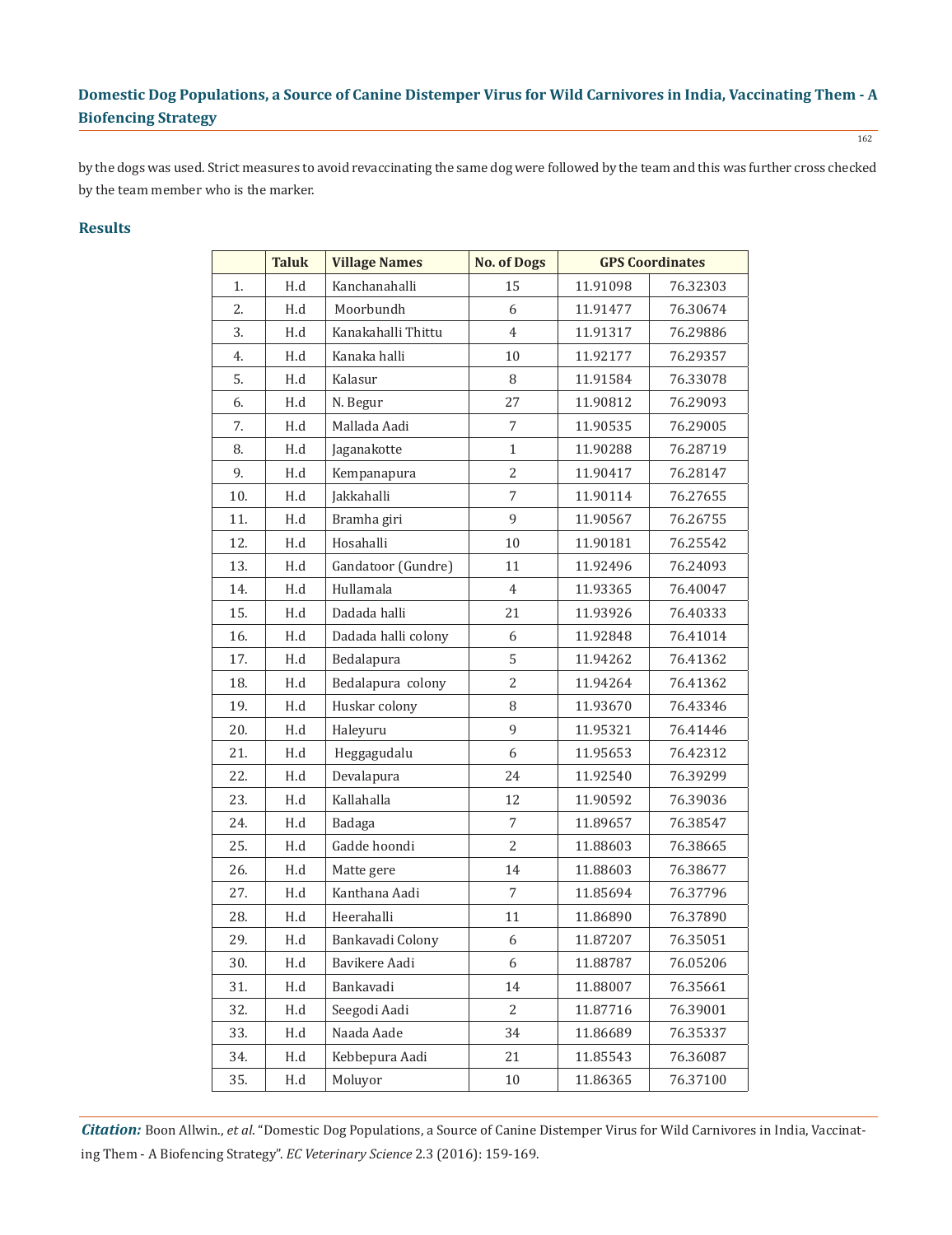163

| 36. | H.d   | Kandhaleke            | $\overline{4}$ | 11.88578 | 76.41897 |
|-----|-------|-----------------------|----------------|----------|----------|
| 37. | H.d   | Kadabegur             | $\overline{4}$ | 11.86670 | 76.41179 |
| 38. | H.d   | Kurnagalla            | 11             | 11.84919 | 76.41307 |
| 39. | H.d   | Hallanahalli          | 5              | 11.83893 | 76.41203 |
| 40. | H.d   | Muthkana mula         | $\overline{4}$ | 11.86470 | 76.42122 |
| 41. | H.d   | Shivapura             | $\overline{4}$ | 11.85847 | 76.42307 |
| 42. | H.d   | Kanakana halli        | 5              | 11.83660 | 76.42689 |
| 43. | H.d   | Dodda bargi           | 8              | 11.83660 | 76.42689 |
| 44. | H.d   | Kalanahoondi          | 6              | 11.83597 | 76.43295 |
| 45. | H.d   | Chikkabargi           | $\overline{2}$ | 11.82823 | 76.44072 |
| 46. | H.d   | Muttege hoondi circle | 3              | 11.87944 | 76.42911 |
| 47. | H.d   | M.c talalu circle     | 5              | 11.87444 | 76.42611 |
| 48. | H.d   | M.c talalu hadi       | 9              | 11.87949 | 76.40933 |
| 49. | H.d   | Kadegere              | 3              | 11.84675 | 76.43444 |
| 50. | H.d   | Channagoondi hadi     | $\overline{7}$ | 11.84675 | 76.43554 |
| 51. | H.d   | Jaylaxmipura          | $\overline{2}$ | 11.86685 | 76.43140 |
| 52. | H.d   | Yathige               | 5              | 11.89109 | 76.45538 |
| 53. | H.d   | Yaswanthpura          | $\overline{4}$ | 11.89153 | 76.46433 |
| 54. | H.d   | Venkatagiri Colony    | 3              | 11.87623 | 76.46724 |
| 55. | H.d   | Harahalli Addi        | $\overline{4}$ | 11.87422 | 76.45942 |
| 56. | H.d   | Channagoondi          | 3              | 11.87356 | 76.45021 |
| 57. | H.d   | Bankahalli            | 9              | 11.88613 | 76.46998 |
| 58. | G.pet | Nagarathnamma colony  | $\overline{2}$ | 11.92224 | 76.60033 |
| 59. | G.pet | Kothanahalli Colony   | 3              | 11.93323 | 76.56599 |
| 60. | G.pet | Kothanahalli          | 17             | 11.92810 | 76.56740 |
| 61. | N.gud | Nagnapur              | $\overline{4}$ | 11.90708 | 76.53270 |
| 62. | N.gud | Ballurahoondi         | $\overline{2}$ | 11.90321 | 76.53030 |
| 63. | N.gud | Naganapura colony     | 8              | 11.92252 | 76.51718 |
| 64. | N.gud | Mahadeva nagar        | 5              | 11.92736 | 76.51456 |
| 65. | N.gud | Venkatchallapura      | $\overline{4}$ | 11.92535 | 76.49726 |
| 66. | N.gud | Vadayana pura         | 5              | 11.91617 | 76.49262 |
| 67. | N.gud | Hosapura              | 25             | 11.98466 | 76.58759 |
| 68. | N.gud | Srikantapura          | $\overline{4}$ | 11.97516 | 76.59953 |
| 69. | G.pet | Manchahalli           | 6              | 11.89461 | 76.61104 |
| 70. | G.pet | Kurubarahundi         | 2              | 11.93163 | 76.60847 |
| 71. | G.pet | Shavkanahalli         | 5              | 11.88362 | 76.60666 |
| 72. | H.d   | Chikkabargi Colony    | 3              | 11.82202 | 76.43579 |
| 73. | G.pet | Hallatoor             | 15             | 11.87352 | 76.60006 |
| 74. | G.pet | Siddayanapura colony  | $\overline{0}$ | 11.85687 | 76.59733 |
| 75. | G.pet | Deshipura             | 31             | 11.85064 | 76.58709 |
| 76. | G.pet | Deshipura colony      | 6              | 11.84383 | 76.58065 |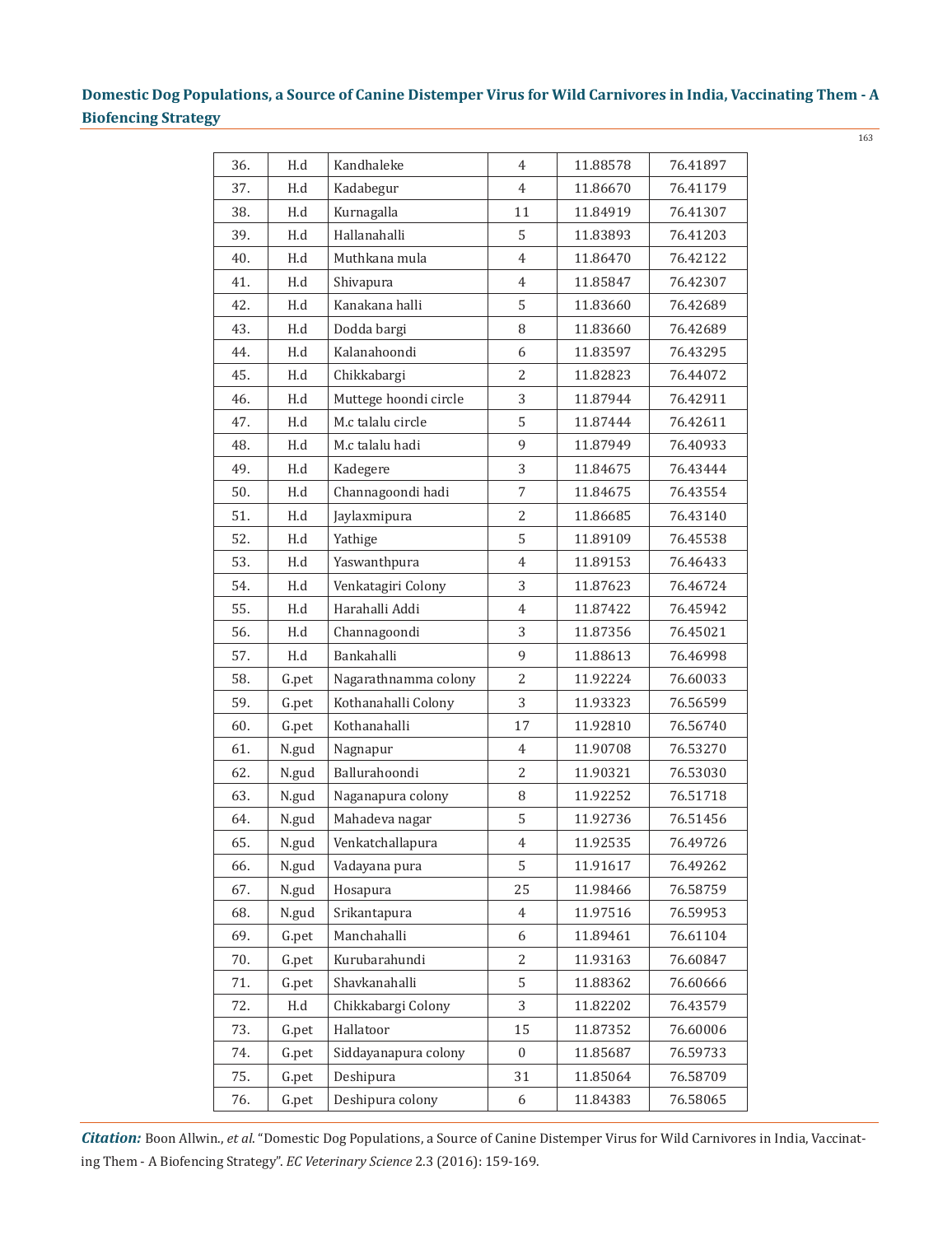| 77.  | G.pet                | Bargi                 | 22             | 11.82754 | 76.59688 |
|------|----------------------|-----------------------|----------------|----------|----------|
| 78.  | G.pet                | Mukathi colony        | 21             | 11.81962 | 76.57003 |
| 79.  | G.pet                | Nagapatana            | $\overline{4}$ | 11.83242 | 76.56713 |
| 80.  | G.pet                | Honghalli             | 22             | 11.80553 | 76.58031 |
| 81.  | G.pet                | Hullyammana guddi     | 9              | 11.79093 | 76.57234 |
| 82.  | G.pet                | Naveelu gunda         | 14             | 11.78933 | 76.56044 |
| 83.  | G.pet                | Channamallipura       | 13             | 11.78624 | 76.56881 |
| 84.  | H.d                  | Vaderahalli           | $\overline{4}$ | 11.78624 | 76.56921 |
| 85.  | G.pet                | Maddur                | 9              | 11.77721 | 76.55881 |
| 86.  | G.pet                | Maddur colony         | 37             | 11.78214 | 76.54868 |
| 87.  | $\operatorname{H.d}$ | Kudege Colony         | $\overline{4}$ | 11.85910 | 76.41101 |
| 88.  | H.d                  | Kudege                | 6              | 11.86015 | 76.41408 |
| 89.  | G.pet                | Berambadi             | 24             | 11.76109 | 76.56777 |
| 90.  | G.pet                | Lakkipura             | $\overline{2}$ | 11.75576 | 76.57756 |
| 91.  | G.pet                | Lakkipura colony      | $\overline{2}$ | 11.75089 | 76.57623 |
| 92.  | G.pet                | Kunnagahalli          | 13             | 11.75045 | 76.59802 |
| 93.  | G.pet                | Kunnagahalli colony   | 3              | 11.74758 | 76.59402 |
| 94.  | G.pet                | Haggada halla         | 23             | 11.73058 | 76.59830 |
| 95.  | G.pet                | Hosahalli Colony      | 10             | 11.73108 | 76.61274 |
| 96.  | G.pet                | Siddayanapura         | 9              | 11.72344 | 76.65620 |
| 97.  | G.pet                | Kalligowdanahalli     | 31             | 11.72137 | 76.65926 |
| 98.  | G.pet                | Muguvanahalli         | 13             | 11.69755 | 76.65119 |
| 99.  | G.pet                | Muguvanahalli colony  | $\overline{4}$ | 11.69350 | 76.65014 |
| 100. | G.pet                | Mellakamanahalli      | 22             | 11.69965 | 76.63886 |
| 101. | G.pet                | Melakamanahali colony | 6              | 11.69493 | 76.63621 |
| 102. | G.pet                | Karamala              | 9              | 11.65943 | 76.65469 |
| 103. | G.pet                | Adina kanave          | 18             | 11.64513 | 76.65514 |
| 104. | G.pet                | Channe katte          | 6              | 11.65386 | 76.65859 |
| 105. | G.pet                | Mangala               | 24             | 11.64973 | 76.67129 |
| 106. | G.pet                | Kaniyanpura           | 5              | 11.63853 | 76.66854 |
| 107. | G.pet                | Kaniyanpura colony    | 32             | 11.63276 | 76.68199 |
| 108. | G.pet                | Karagihoondi          | 3              | 11.63463 | 76.67654 |
| 109. | G.pet                | Jakkhalli             | 13             | 11.64552 | 76.68083 |
| 110. | G.pet                | Booradhara hoondi     | 10             | 11.64039 | 76.68773 |
| 111. | G.pet                | Anangihundi           | 8              | 11.65414 | 76.68283 |
| 112. | G.pet                | Chaluvarayanapura     | 18             | 11.64469 | 76.69235 |
| 113. | G.pet                | Guddekere             | 11             | 11.65261 | 76.69625 |
| 114. | G.pet                | Yelachatty            | 13             | 11.64631 | 76.70525 |
| 115. | G.pet                | Lokkere               | 8              | 11.65859 | 76.70536 |
| 116. | G.pet                | Chikkayelachatty      | 6              | 11.65490 | 76.72783 |
| 117. | G.pet                | Bachalli              | 18             | 11.70449 | 76.73497 |
|      |                      |                       |                |          |          |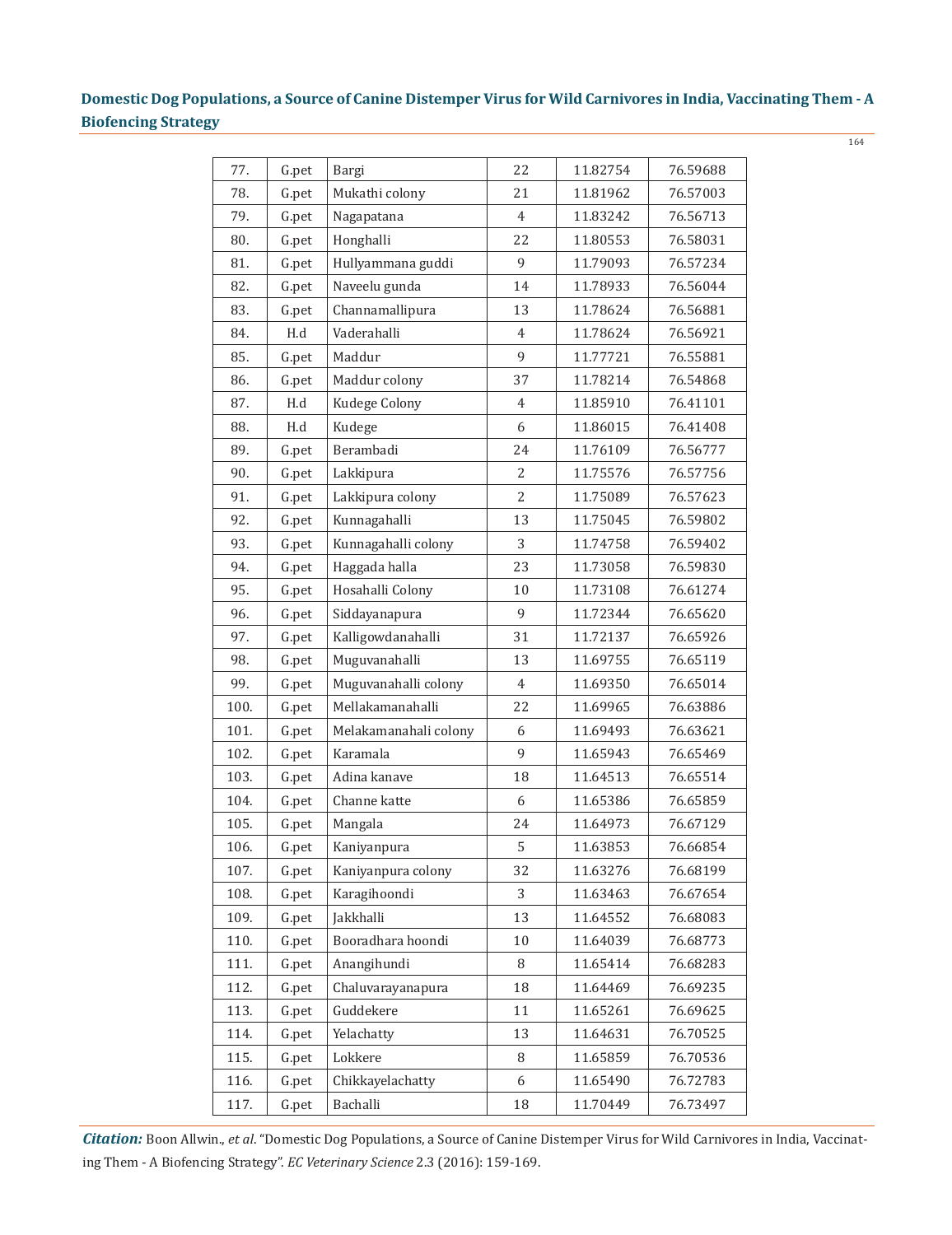| 118. | G.pet   | Malapura            | 8              | 11.70846 | 76.75471 |
|------|---------|---------------------|----------------|----------|----------|
| 119. | G.pet   | Kundakere           | 44             | 11.69314 | 76.78684 |
| 120. | G.pet   | upgara colony       | $\overline{4}$ | 11.66970 | 76.77729 |
| 121. | G.pet   | Upgara              | $\overline{4}$ | 11.66574 | 76.77023 |
| 122. | G.pet   | Cherakanahalli      | 11             | 11.71100 | 76.80942 |
| 123. | G.pet   | Kadubur             | 3              | 11.70995 | 76.81992 |
| 124. | G.pet   | Ramayanapura        | 15             | 11.73171 | 76.84469 |
| 125. | G.pet   | Ramayanapura colony | 6              | 11,71828 | 76.83914 |
| 126. | G.pet   | Yarganahalli        | 27             | 11.74108 | 76.84861 |
| 127. | C.nagar | Vaddarahalli        | 9              | 11.75690 | 76.88171 |

*H.d- Heggadadevana kote*

*N.gud- Najangud*

*G.pet- Gudalpet*

*C.nagar- Chamraj Nagar*

*Table 1: Location of villages and number of dogs vaccinated.*

| Number of villages covered and interviewed | 127          |  |  |  |
|--------------------------------------------|--------------|--|--|--|
| Total people in the villages covered       | 8754         |  |  |  |
| Total number of dogs in the reserve        | 1265         |  |  |  |
| Mean number of dogs/dog                    |              |  |  |  |
| owning household in the reserve            | 1.3          |  |  |  |
| Human: dog ratio                           | 6.92:1       |  |  |  |
| Sex distribution                           |              |  |  |  |
| Male                                       | 60.31        |  |  |  |
| Female                                     | 40.68        |  |  |  |
| Male to female dog ratio                   | 1.48:1       |  |  |  |
| Age distribution                           |              |  |  |  |
| $<1$ yr                                    | 29.01% (367) |  |  |  |
| $1-8$ yrs                                  | 56.28% (712) |  |  |  |
| >8 yrs                                     | 14.70% (186) |  |  |  |
| <b>Breed distribution</b>                  |              |  |  |  |
| Desi breed (mongrel)                       | 98.65%(1248) |  |  |  |
| Identified breeds                          | 1.35% (17)   |  |  |  |
| Utility of dogs                            |              |  |  |  |
| Security Hunting and Herding               | 59.76% (756) |  |  |  |
| Companionship and Pet                      | 28.14% (356) |  |  |  |
| <b>Breeding</b>                            | 4.27%(54)    |  |  |  |

*Table 2: Dog demography of the Bandipur tiger reserve.*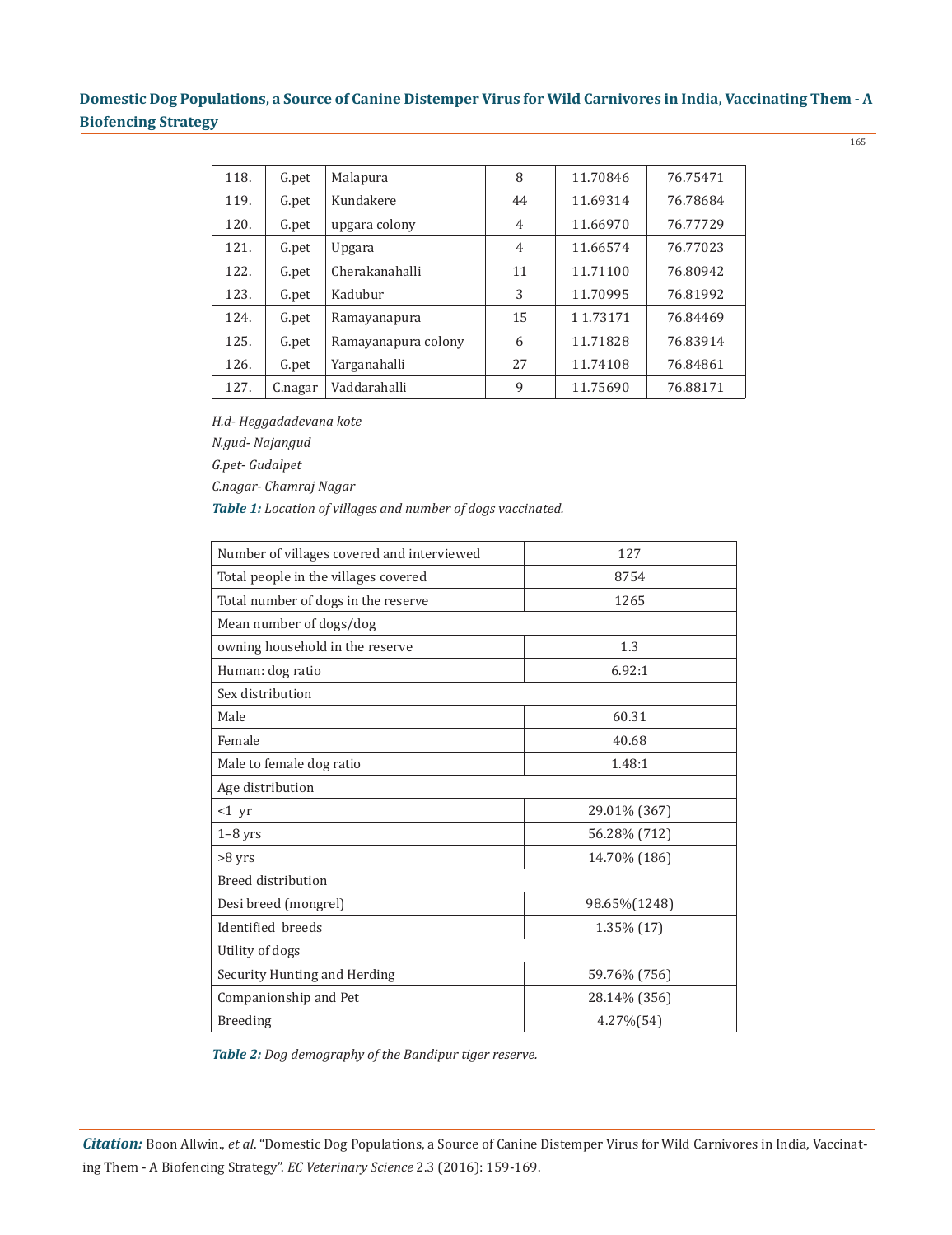166

| <b>Confinement</b>                                               |                |  |  |  |
|------------------------------------------------------------------|----------------|--|--|--|
| Never                                                            | 70.43%(891)    |  |  |  |
| Partial                                                          | 13.83% (175)   |  |  |  |
| Unknown                                                          | 15.73%(199)    |  |  |  |
| Care providers                                                   |                |  |  |  |
| Father                                                           | 7.50 % (95)    |  |  |  |
| Mother                                                           | $9.88\%$ (125) |  |  |  |
| Children                                                         | $4.82\%(61)$   |  |  |  |
| Everybody                                                        | 77.79%(891)    |  |  |  |
| Feeding of dogs                                                  |                |  |  |  |
| Family left over                                                 | 98.26% (1243)  |  |  |  |
| Cook special food                                                | $1.26\%(16)$   |  |  |  |
| Buy commercial food                                              | $0.47\%(6)$    |  |  |  |
| Vaccination of dogs against Canine Distemper- prior to programme |                |  |  |  |
| Vaccinated                                                       | $0.55\%$ (7)   |  |  |  |
| Not vaccinated                                                   | 20.40(258)     |  |  |  |
| Unknown                                                          | 94.86(1200)    |  |  |  |

*Table 3: Management status of Dogs.*

#### **Discussion**

In this study of prevalence of CDV in domestic dogs in the villages, had a similar higher risk of being positive compared to urban locations, suggesting increased quantum of infection in village dog populations due to higher densities and contact rates between dogs due to limited geographical interaction space. Although a cross-sectional study gives only partial information about the patterns of infection that has been prevailing, the differences in prevalence between dogs in villages close to the forest regions and to those villages, further from those areas supports the hypothesis that CDV is endemic in villages adjoining the forests and transmitted to core forests by occasional contacts by the big cats preying on the infected dogs, that aids in direct transmission of the disease. Our observations and personal communications with officials of the local forest department indicate that dogs were abandoned in villages when they showed positive clinical signs for Canine Distemper and when they could no longer manage the animal, the abandoned dog seeks seclusion a sequel to the infection in the less human manipulative zones of the villages, closer to forests paving a easy way for direct transmission. This preying activity could help to spread infections and might explain similar CDV prevalence between wildlife and domestic animals.

The CDV prevalence in dogs could be explained by

- 1. A constant force of infection in an endemic area,
- 2. Differential rates of exposure in a population experiencing sporadic outbreaks, in association to the forest regions.
- 3. An increase in disease exposure with age of the animal and the density of dogs in a particular area that is able to successfully sustain the infection in the population.
- 4. A recent epidemic (unnoticed in this context).
- 5. The recovered percentage of dogs in the population that keep shedding the virus for a lifetime till death, this serves as efficient reservoir indwelt, a constant source of infection.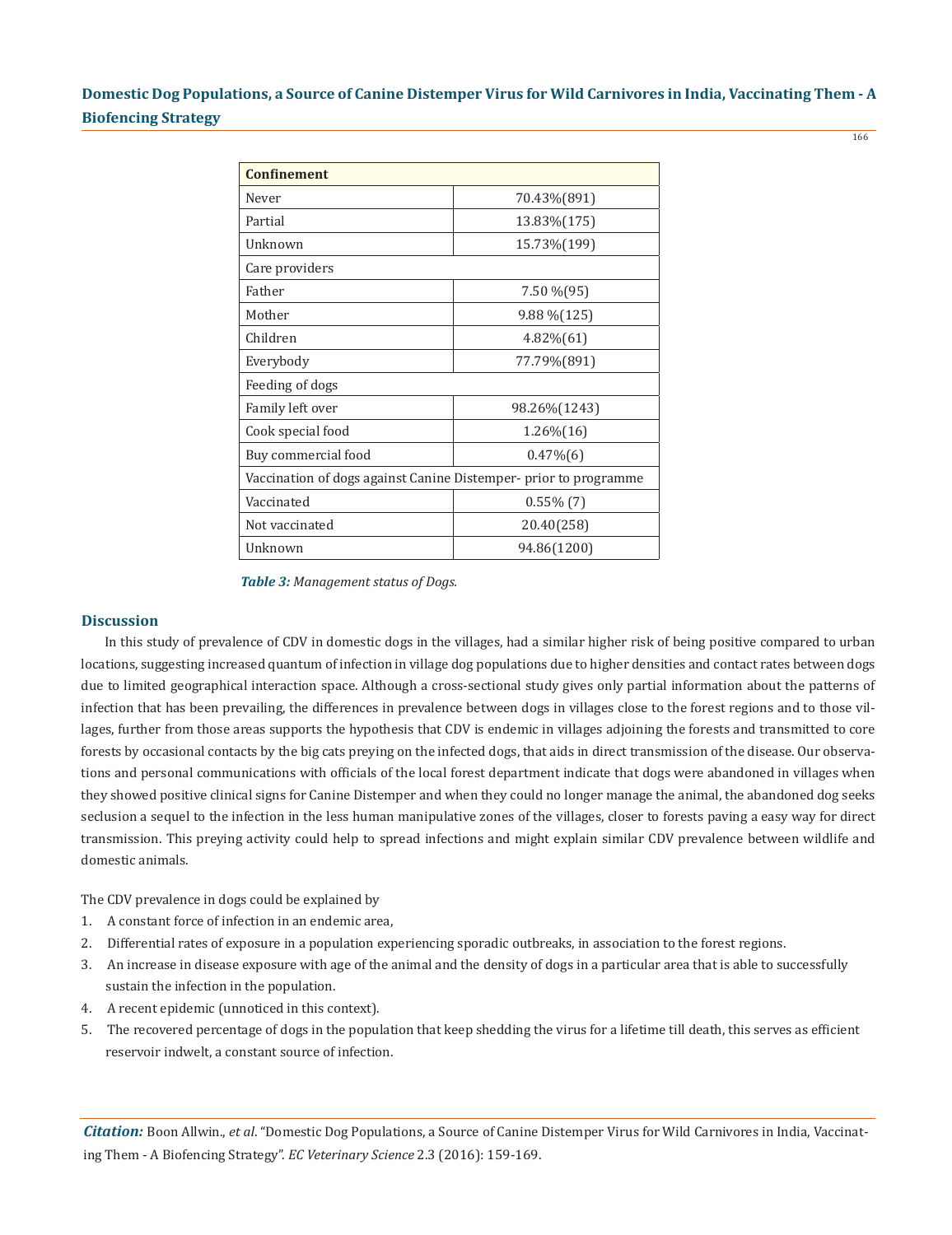Similar CDV prevalence patterns have been reported for domestic dogs living in high-density areas in villages near the Serengeti National Park (SNP) in Tanzania where it is thought that CDV is maintained in these densely populated areas [4]. Similarly, the prevalence pattern found other villages where the dog population was similar to those found in the low-density populations where younger animals have no or low CDV prevalences, suggesting low recent pathogen circulation or shedding from a convalescent host.

In a domestic dog population CDV was thought to be circulating regularly [5] and there are recorded evidences for the prevalence of CDV in the wild. However, reliable data of the temporal dynamics in wild carnivores was not available and no proper measures have been taken to combat CDV prevalence until the start of this programme. Although other wild carnivores, such as wild dogs, jackals and foxes reported to be susceptible to CDV and being important for maintaining CDV infection worldwide [1,6], it is unlikely that these wild carnivore species inhabiting this region , could have had a role contributing to the CDV epidemic, since these species are less abundant and not widely distributed [7] or could have been reservoirs during the earlier periods where there would have been adequate population to propel and accommodate the disease. In due course of time the jackal, and fox population have been wiped out leaving the disease remnants to their domestic counterparts, the dogs. In this paper, by combining official disease reports, published demographic studies on domestic dogs and prevalence data in domestic and wild canids, we hypothesize that domestic dog populations are the most likely source of infection for wild carnivores through the direct preying of dogs by these big cats. In the region, the transmissions events probably occurred in the forest interface in certain villages, where a high density and an elevated number of dogs allowed to roam freely exist findings were [8]. Although the question of whether a spill-over from domestic dogs to wild carnivores really occurred is not easily answered with retrospective data, the prevalence data from rural dogs with high prevalences also support the hypothesis of an epidemic occurring, concurrently explaining the loss in the jackal and fox population in the respective study area, between 2001 and 2002 in domestic dogs in rural sites, before the CDV outbreak in wild foxes.

To come to conclusions this study draws that transmission of Canine Distemper Virus to wild carnivores is by domestic dogs in regions closely adjoining forest areas. High-density domestic dog populations have been proposed as the likely maintenance population canine distemper virus as reported in the Serengeti ecosystem in Africa [9,10]. Also, domestic dogs were identified as the source of CDV that affected lions (Panthera leo) in the Serengeti [4,11], and also the probable source of rabies in the side-striped jackals (Canis adustus) [12]. In this study, the maintenance of CDV infection in domestic dogs was indirectly recorded as the CDV was confirmed by typical clinical signs; it is probable that CDV transmission across the study area may be maintained by infected domestic dogs left abandoned in neighboring villages. Our immediate target populations, the population of wild carnivores, are non-maintenance populations as reported by Haydon., *et al*. 2002, because their population sizes are well below the suggested CCS necessary to maintain a Morbillivirus, as described by Swinton., *et al*. [13].

If the CDV infection in this region could have followed a trophic level transmission dependent on the food chain from one tier to another and adapted size and density of the susceptible population, it is likely that this pathogen is maintained in a metapopulation, comprising mainly by maintenance patches of domestic dog populations in small packets and non-maintenance populations in villages in the adjoining forest areas, all of them very connected by the movement of potentially infected domestic dogs originated from the maintenance population, which are commonly left abandoned [14,15]. This follows a propagating epidemic pattern among the maintenance host, the domestic dogs.

In the Bandipur wildlife region, the transmission events probably occurred in the rural interface near villages close to forests, where a high density and an elevated number of dogs allowed to roam freely exist. Although the question whether a point source from domestic dogs to wild carnivores really occurred is not easily answered with this retrospective data, the canine distemper incidence data in rural dogs have shown critical variants in the sylvatic transmission of the disease [16]. High-density domestic dog populations have been proposed as the likely maintenance population for canine distemper virus in the ecosystem in Bandipur. Also, domestic dogs were identified as probable source of rabies, as the wild carnivores prey on the rural dogs especially the ones less active or isolated as in this case; there is a direct contact of the agent and the host. Although in this study, the maintenance of canine distemper infection

*Citation:* Boon Allwin., *et al*. "Domestic Dog Populations, a Source of Canine Distemper Virus for Wild Carnivores in India, Vaccinating Them - A Biofencing Strategy". *EC Veterinary Science* 2.3 (2016): 159-169.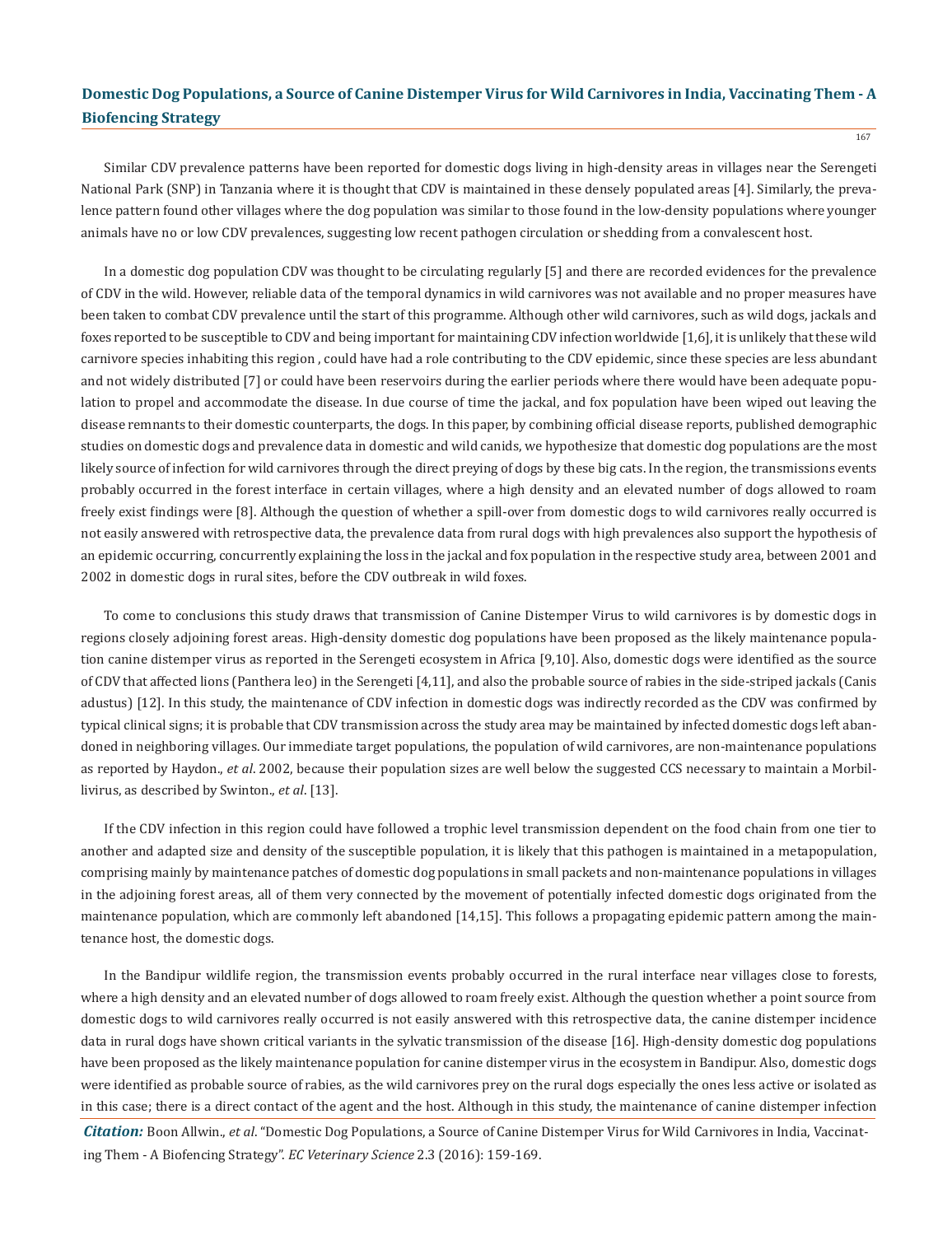168

was not addressed directly, it is probable that the rural dog population and our target population, the population of wild carnivores, are both maintenance populations as this mimics a propagating epidemic establishing the "Reed Frost model. A remarkable finding during the study was that the Human-animal conflicts (Tigers and Leopards) were recorded the areas where there was a superfluous dog population, unlike in areas were the dog population was less the humans were falling as prey for these big cats. On the epidemiological aspect if on such happening, the dog that was preyed upon by the tiger or leopard was positive for canine distemper then there is a direct contact of the disease spread in the Sylvatic cycle. Thus, there is a clear transmission of disease from domestic to wild populations and this infected carnivore serves to be a propagating epidemic. A common source epidemic is one in which all cases are infected from a source that is common to all individuals. If the period of exposure is brief, then a common source epidemic is a point-source (or, more briefly, just a point) epidemic. A propagating epidemic is an epidemic caused by an infectious agent in which initial (i.e., primary) cases excrete the agent, and thus infect susceptible individuals, which constitute secondary cases. The shape of a propagating epidemic is defined by a model. One of the basic models is the Reed-Frost model [16]. In this model's classical simple form, the population is divided into three groups, comprising:

- 1. Infected animals (cases);
- 2. Susceptible animals;
- 3. Immune animals.

This modeling will help us to forecast the disease dynamics in the wild populations, but intense study and experimenting is necessary to fill up the equation that has been derived in the model validating the study on the dog ecology.

The model is constructed using the formula:

 $C_{t+1} = St (1-q^{Ct})$ , Where:

t = the time period: usually defined as the incubation period or latent period of the infectious agent

 $C_{t+1}$  = the number of infectious cases in time period, t+ 1;

 $St = the number of susceptible animals in the time period, t;$ 

 $q =$  the probability of an individual not making effective contact. The value, q, is given by  $(1 - p)$ , where p = the probability of a specific individual making effective contact with another individual which would result in infection if one were susceptible and the other were infectious. The term  $(1 - q^{ct})$  arises because it represents the probability that at least one of the Ct [16].

However, this theoretical model needs further research, for instance for assessing whether differences in incidence rate when comparing urban and rural areas exist and/or if local cities are maintenance populations by themselves or are part of a metapopulation with other cities in other regions. The wild carnivores studied in this paper are classified as endangered; this study should be viewed as a model that could be applied to other regions of conservation. For example, in the Serengeti, although domestic dogs have been identified as a maintenance population for rabies, the exact extent of the domestic dog reservoir population is difficult to determine as village populations are connected to nearby urban centres, such as Mwanza (200 km from the Serengeti), which may act as the ultimate source of infection. Similarly, in Kenya, a CDV epidemic in 1990 was thought to have originated in the capital Nairobi Alexander and Appel, 1994) and in Namibia, cities were also thought to be the origin of the 2003 CDV epidemic in jackals [17]. Therefore, there is a break in the sylvatic cycle preventing the transmission of disease into the wild carnivores by bio fencing. Intense studies relating to the serum level titre of CDV is essential to assess the efficacy such mass vaccination programmes, these will concentrated in subsequent mass vaccinating schemes [18].

### **Conclusion**

A major consideration for large-scale disease control programmes was aimed to protect CDV outbreak in wildlife is therefore whether control measures (such as dog vaccination) should be targeted primarily to high density urban centers instead of rural sites